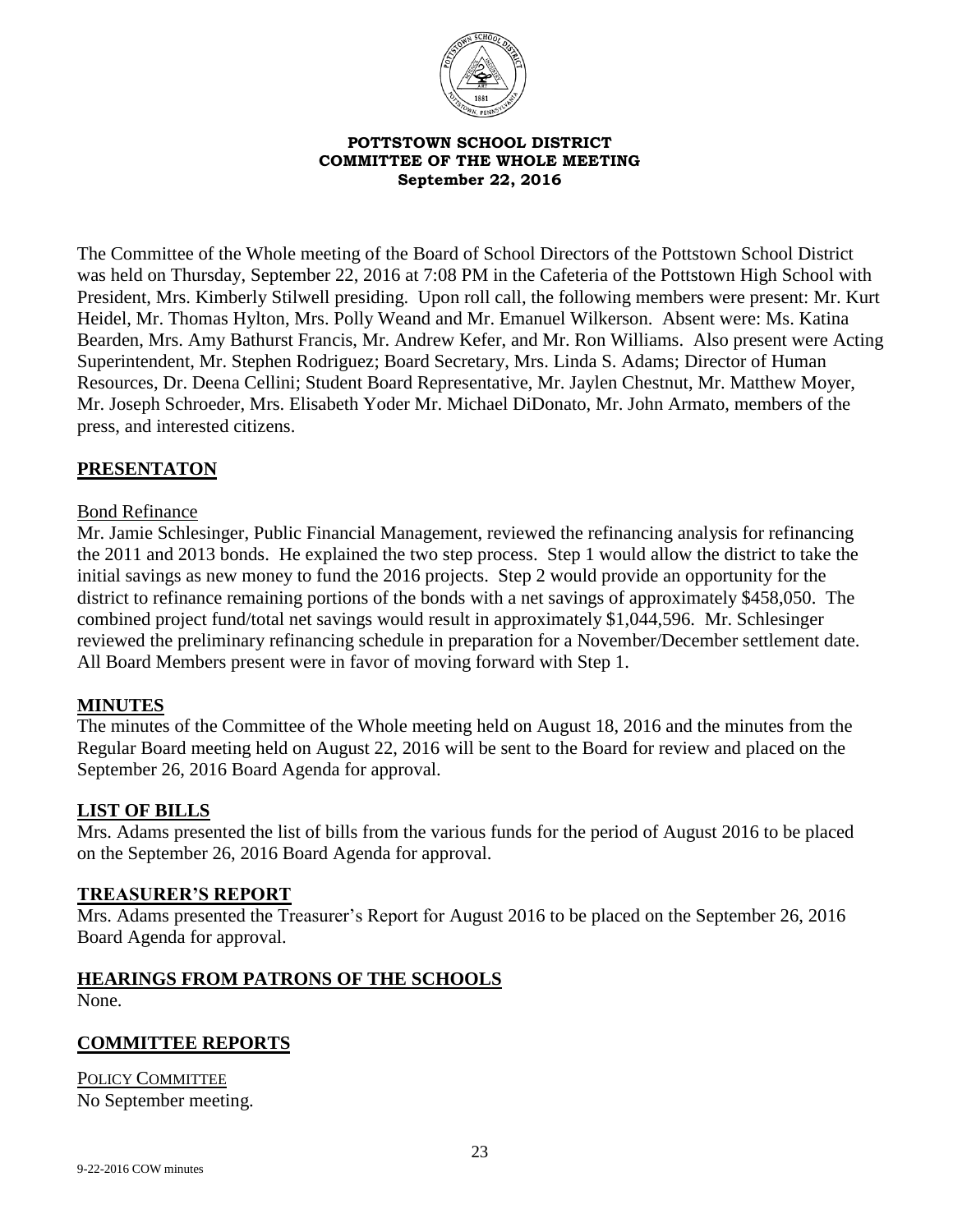# CO-CURRICULAR ACTIVITIES COMMITTEE

Mr. Wilkerson gave a report on the Co-Curricular Activities Committee meeting held on September 8. A total of 181 students currently participate in sports; approximately 90 students are participating n marching band and color guard. The Homecoming game will take place on October  $1<sup>st</sup>$ . This date was changed due to SAT's at the high school. The athletic department will be purchasing a storage shed to house equipment. This purchase is being funded by a 2014-2015 NFL grant in the amount of \$1,000.

### COMMUNITY RELATIONS COMMITTEE

Mr. Wilkerson gave a report on the Community Relations Committee meeting held on September 8. The committee will work with the Family Advisory Committee Let's Talk event to help parents engage in volunteering and participate in community events. Mr. Hug, Ms. Finlaw and Mr. Armato presented a draft communications plan including an overview of social media tools being utilized throughout the district. It was determined by the committee not to pursue a communications audit at this time but to concentrate on the efforts already in place. The committee accepted plans for a Junior Fire Fighter Club presented by Borough Council President, Mr. Dan Weand. The administration and solicitor will review the plan.

Mrs. Weand gave a report on the Save-The-Lights fundraiser. Funds collected to date are \$100,435. An additional \$73,000 is promised from a matching donor and a grant for \$50,000 has been submitted.

### STUDENT BOARD REPRESENTATIVE

Mr. Chestnut and Mr. Rome will attend the PSBA Student Delegate conference in October along with a district chaperone. Spirit Week will take place next week. Homecoming is next week against Pottsgrove.

# CURRICULUM/TECHNOLOGY COMMITTEE

Mrs. Weand gave a report on the Curriculum and Technology Committee meeting held on September 8. PECO has agreed to move the fibers at Beech and Evans at no cost to the district. A STEAM and SEL overview for the 2016-2017 school year was provided by Mrs. Kolka. The committee reviewed the professional development contract from PD Dimensions. The committee is recommending this agreement for board approval as presented on tonight's agenda.

# FACILITIES COMMITTEE

Mr. Heidel gave a report on the Facilities Committee meeting held on September 15. PFM provided two options for refinancing the current 2011 series bonds which included a two year refinance plan for both options. Savings in both scenarios would result in more than \$1,000,000 over the life of the refinancing. The committee supports the option as presented tonight. Design and bid specifications for the Franklin Street fields were reviewed and discussed. The consensus of the committee is to approve the recommendation to proceed with the engineering phase. Upgrades to the electrical system in the HS Building Trades room were reviewed. It was determined that the existing breaker box is old and has become a safety issue and impedes the program for building trades. The consensus of the committee is to recommend the electrical upgrade project for board approval.

# JOINT FINANCE/PERSONNEL COMMITTEE

Mrs. Adams gave a report on the September 15 Joint Personnel and Finance Committee meeting. Dr. George and Dr. Landis provided guidance on determining qualifications for a successful candidate for Superintendent. An advertisement is expected to be placed in October and an anticipated application deadline of January 20, 2017. Personnel items and various contracts were reviewed and are recommended for approval as presented on tonight's agenda. The committee supports the closing of the Edgewood Elementary School Activity fund as presented on tonight's agenda. The bond refinancing options as presented at the Facilities Committee were reviewed and discussed. The Finance Committee supports the option as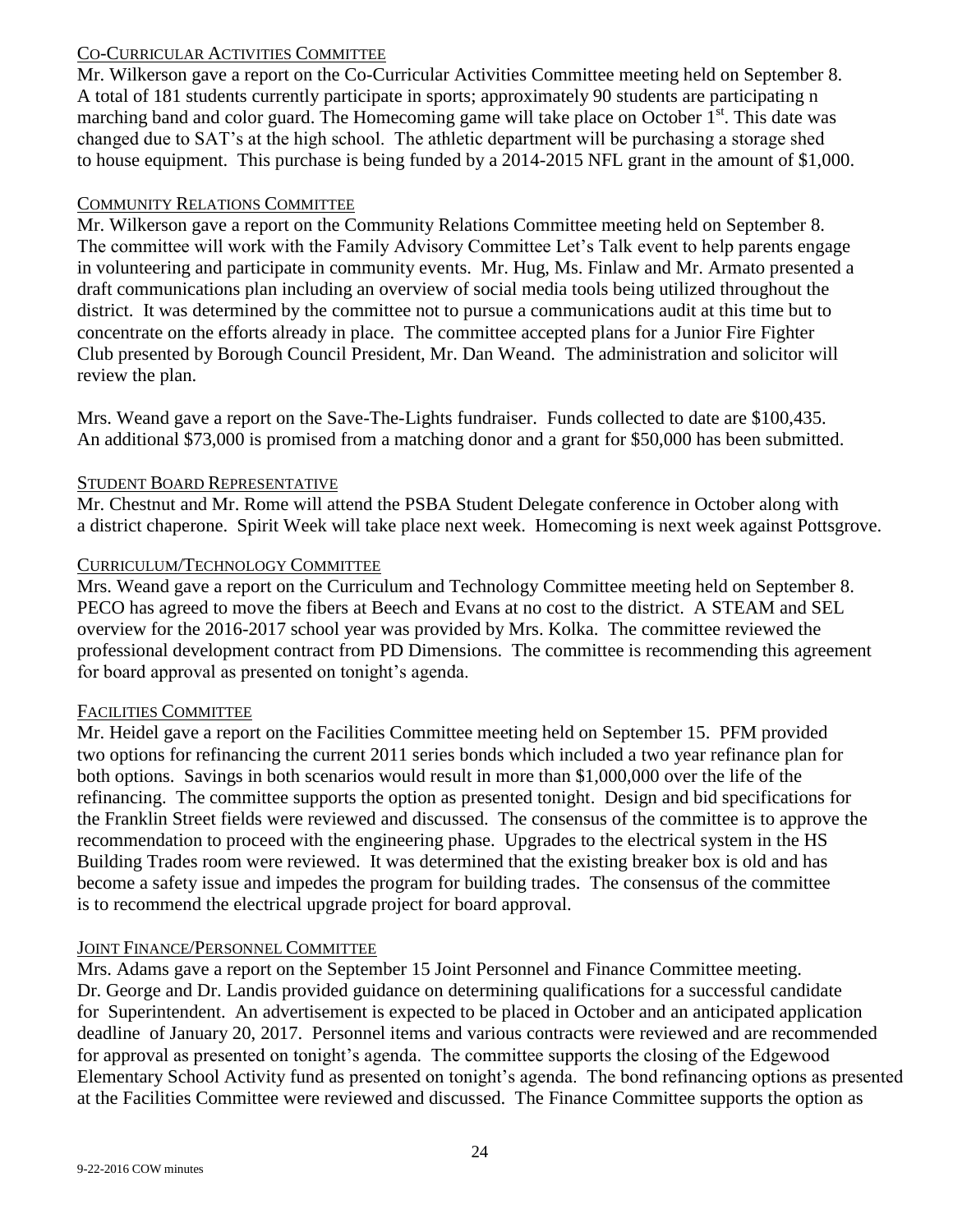presented tonight. Information on a potential Keystone Opportunity Zone program was presented by Mr. Rodriguez. The committee was not in support of the program. An executive session was held for the purpose of personnel discussions regarding Act 93, Support and Exempt staff compensation.

# **Ms. Bearden entered the meeting at 7:36 pm.**

# BOROUGH LIAISON REPRESENTATIVE

Mr. Heidel gave a report on the September Borough Council meeting. Locations for the street cameras have been identified. Council approved the closure of a portion of High Street for the Annual Halloween Parade. PennDot approval is pending regarding the Walk & Bike Project. Several ordinances were adopted for the Fire Department and Human Relations Commission. A resolution amending the fee schedule associated with the Kennel Policy was also adopted.

MONTGOMERY COUNTY LEGISLATIVE COMMITTEE, PSBA REPRESENTATIVE, MONTGOMERY COUNTY INTERMEDIATE UNIT No Report.

# **CONSENT ITEMS**

Dr. Cellini reviewed the following consent and non-consent items as presented to be placed on the September 26, 2016 Board Agenda for approval:

**PERSONNEL** PROFESSIONAL LEAVES FIELD TRIPS

Mrs. Adams reviewed the following consent and non-consent items as presented to be placed on the September 26, 2016 Board Agenda for approval:

**CONTRACTS** SETTLEMENT OF PER CAPITA AND OCCUPATION DELINQUENT 2015 TAXES PDE E-SIGNATURE RESOLUTION DISSOLVE EDGEWOOD ELEMENTARY SCHOOL ACTIVITY FUND BOND REFINANCING FRANKLIN FIELD IMPROVEMENT PROJECT ELECTRICAL ENGINEERING SERVICES CONTRACT PSBA ELECTION OF OFFICERS

### SCHOOL BOARD DIRECTOR RESIGNATION

Mr. Kalis reviewed the process to fill the vacancy. The Board has 30 days to fill the vacancy in accordance with School Code. Qualifications to serve on the Board require the person be a resident of Pottstown and be 18 years of age or older. Choices for the Board are to appoint a replacement or select from letters of interest submitted by interested residences.

The Board was in agreement to select from letters of interest submitted by candidates.

The timeline for the selection process was agreed to by all Board Members present. Letters of interest will be accepted on or before October 10<sup>th</sup> via email to the Business Administrator or via US Postal Service. Candidates would be interviewed on October 13<sup>th</sup> at the Joint Personnel and Finance Committee meeting.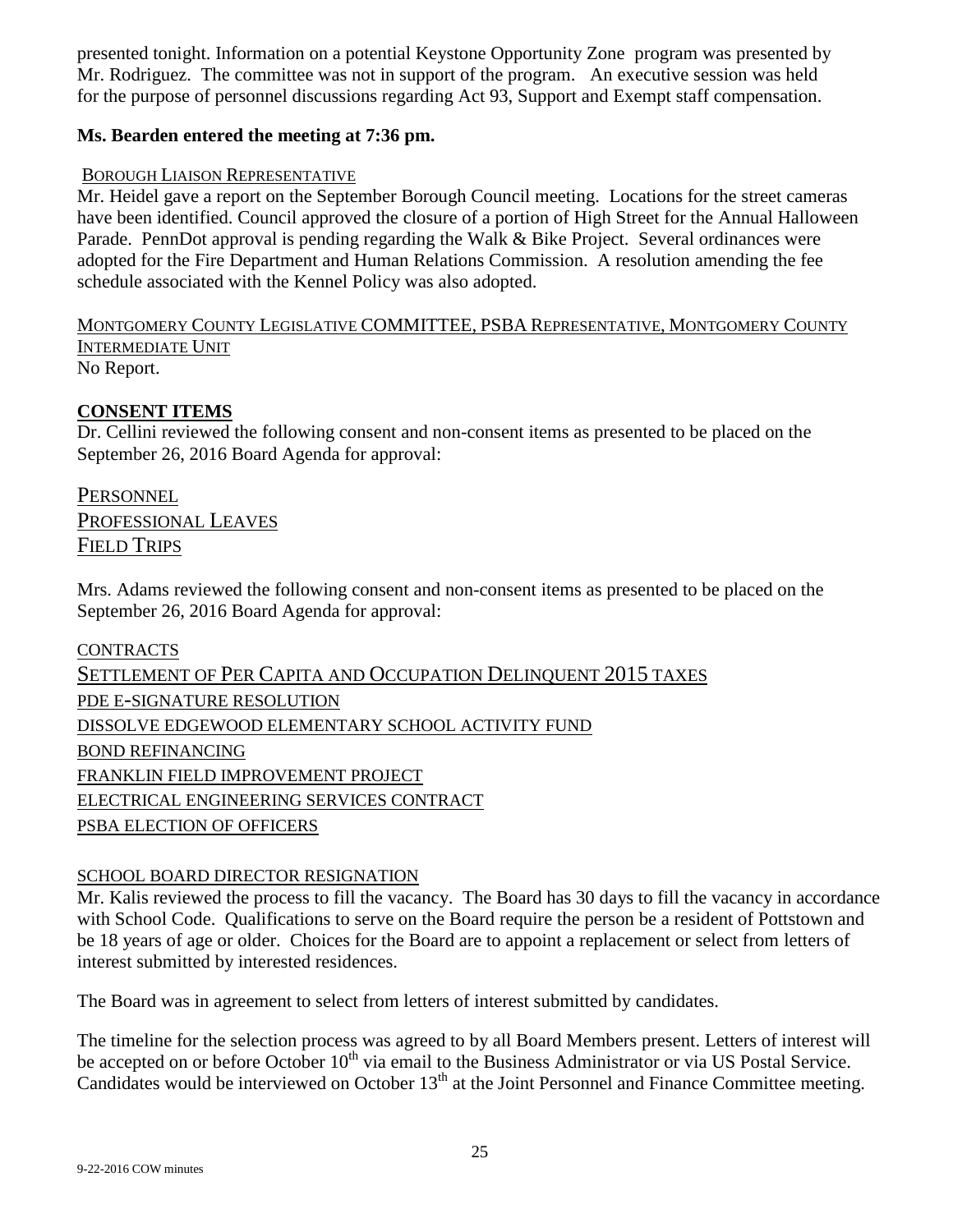### **UNFINISHED BUSINESS**

1. Residency Initiative: Discussion at the Policy Committee on October 6<sup>th</sup> beginning at 6:00 pm.

### **NEW BUSINESS**

1. Board Retreat:

Mrs. Stilwell requested a Board Retreat for Thursday, October 20th. She recommended that the Committee of the Whole meeting be combined with the October  $24<sup>th</sup>$  Regular Board meeting. All members present agreed to the Board Retreat on October 20<sup>th</sup> and to combine the C.O.W. meeting with the Regular Board meeting on Monday, October 24<sup>th</sup>.

# **INFORMATION**

- 1. Senator Toomey Acknowledgment Letter: ESSA Resolution
- 2. Economic Development Luncheon
- 3. Alliance to Reclaim Our Schools Event: October  $6<sup>th</sup>$  Walk-in
- 4. Pottstown Pride: Spring/Summer 2016

# **FEDERATION REMARKS**

Mrs. Yoder spoke in support of the Walk-In event on October  $6<sup>th</sup>$ . The Federation has prepared community engagement cards that will be handed out at the event to encourage parents to get involved. The Federation is working on a voter registration drive. The AFT, AFT-PA and Federation of Pottstown Teachers support candidates that are pro student. The Federation asks the Board to consider hiring guidance counselors and psychologists in all buildings. She explained the importance of having professional staff qualified to serve the behavior support that is needed at all levels.

### **ROUND TABLE**

Mr. Heidel – no comment.

Mrs. Weand offered condolences to the family of an alumni who recently passed away. She also recognized the alumni for his contributions to Save-the-Lights fundraiser.

Mr. Chestnut – no comment.

Mr. Hylton – no comment.

Ms. Bearden reminded Board Members and patrons of the schools of the upcoming Family Advisory Committee meeting to be held on September  $29<sup>th</sup>$ . She invited Board Members to participate in the FAC Let's Talk event that is scheduled to take place at each elementary school during the first week of November.